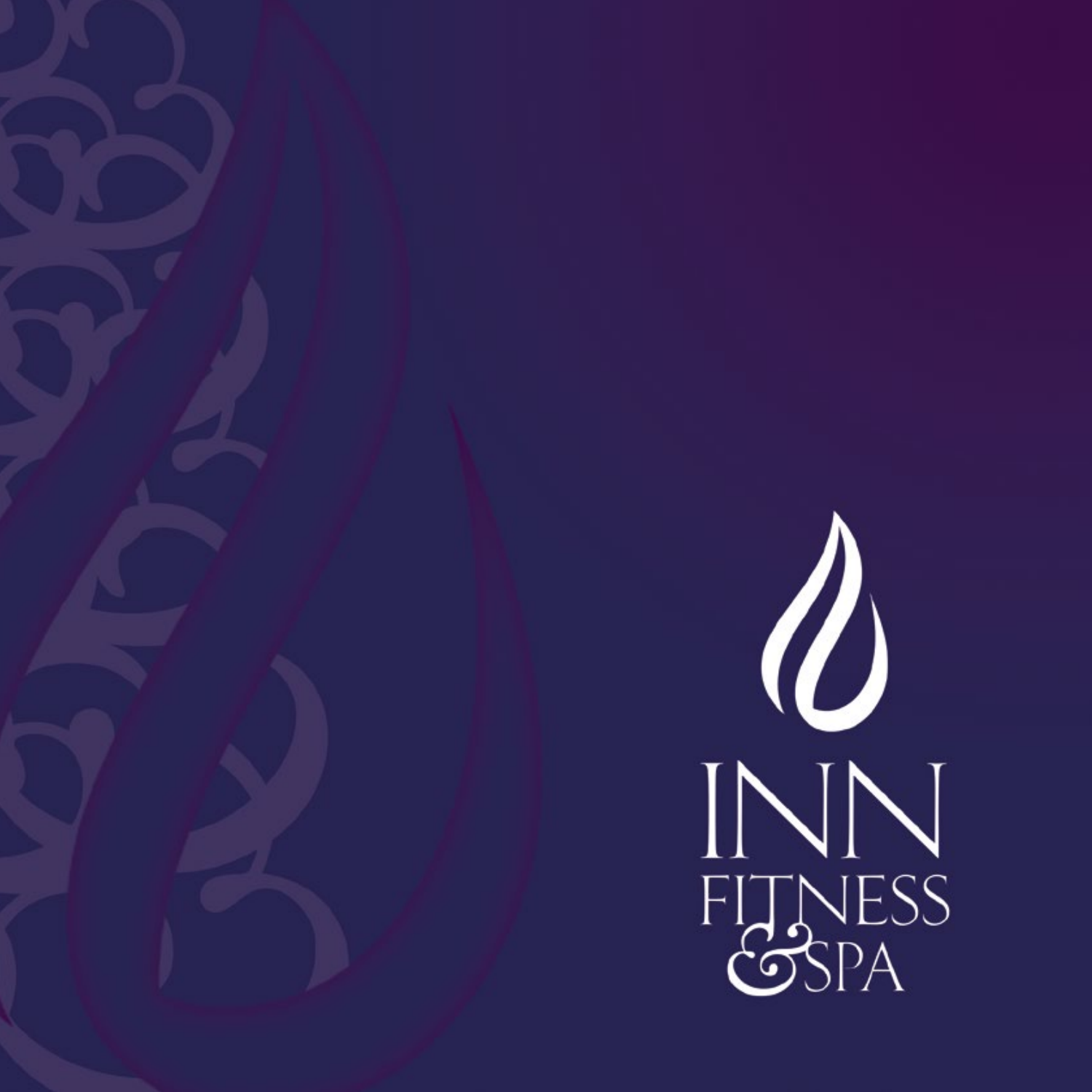#### Book today: 0191 201 9965

# **Spa Day Experiences**

Our spa day experiences are a wonderful day escape that lets you enjoy a set of treatments with full use of the leisure facilities, use of robe, towels and slippers as well as some food served in the Hotel's open lobby.

### **Pure Pamper - £50 per person 10am until 5.30pm**

Choice of either a light lunch or a mini afternoon tea/. 30 minute treatment from the choice of; back, neck and shoulder massage, scalp massage, leg and foot massage or a Elemis taster facial

### **Refresh and Revive - £75 10am until 5.30pm**

Choice of either a light lunch or a mini afternoon tea. 60 minutes of treatment time including a Frangipani body nectar nourishing wrap and mini Elemis taster facial.

## **Pure Harmony - £75 per person 10am until 5.30pm**

Choice of either a light lunch or a mini afternoon tea. 60 minutes of treatment time from the choice of either two of the following; back, neck and shoulder massage, scalp massage, leg and foot massage or a Elemis taster facial or one of the following; Full body massage or Elemis skin specific facial.

## **Pure Escape - £95 per person 10am until 5.30pm**

Choice of either a light lunch or a mini afternoon tea. 90 minutes of treatment time from the choice of; full body massage and Elemis taster facial, Elemis skin specific facial and back, neck shoulder massage or a Elemis taster facial and leg and foot massage.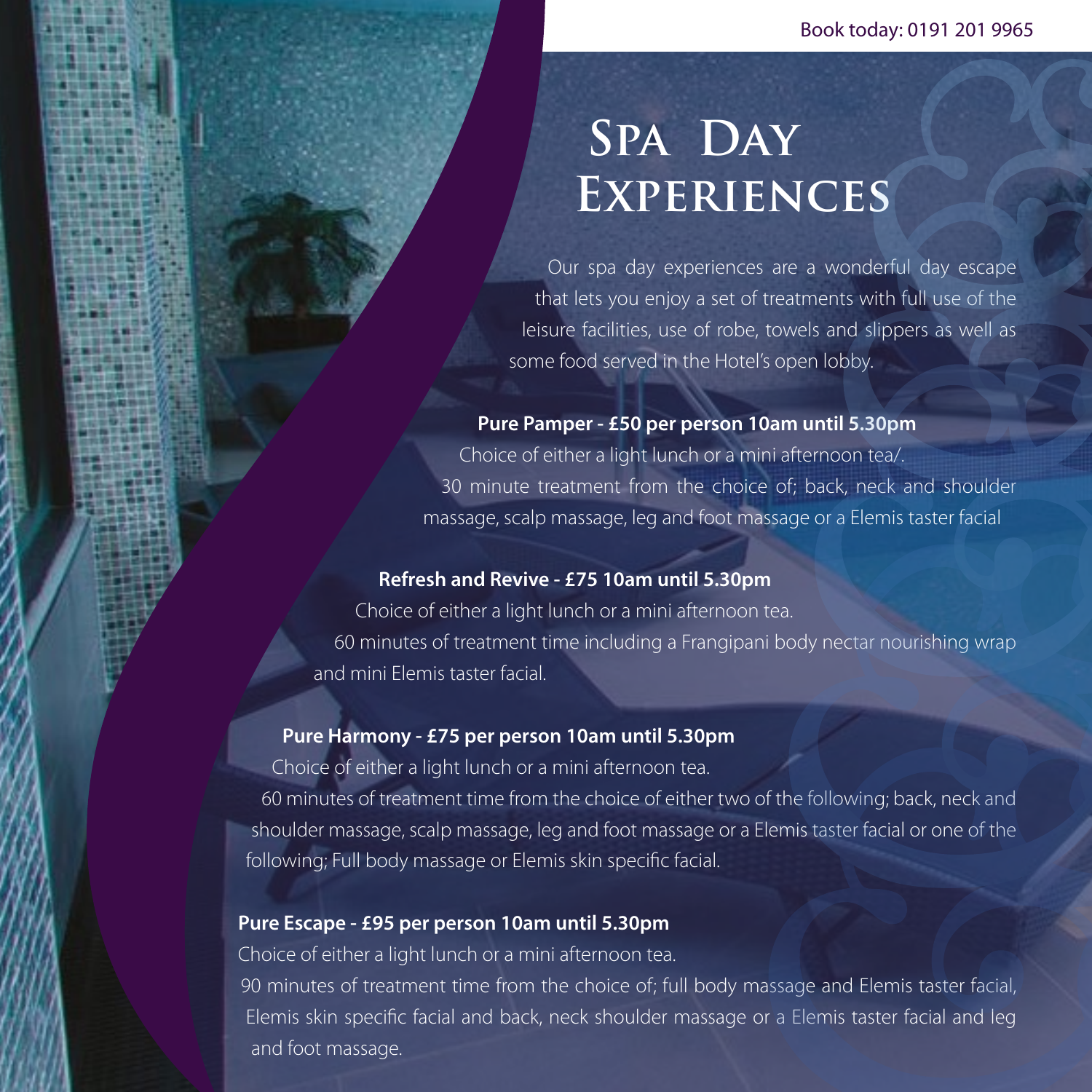#### **Pure Bliss - £115 per person 10am until 5.30pm**

Choice of either a light lunch or a mini afternoon tea. 120 minutes of treatment time including a full body massage and Elemis skin specific facial.

## **Mini Afternoon Tea Spa Day - £45 per person 12pm until 5pm**

A mini afternoon tea.

30 minute treatment from the choice of; back, neck and shoulder massage, scalp massage, leg and foot massage or a Elemis taster facial.

### **Twilight Spa Package - £50 per person 4pm until 8pm**

Pizza or pasta evening meal. 30 minute treatment from the choice of; back, neck and shoulder massage, scalp massage, leg and foot massage or a Elemis taster facial.





**CONTACT THE SPA FOR OUR SEASONAL & ADDITIONAL SPA DAY OFFERS.**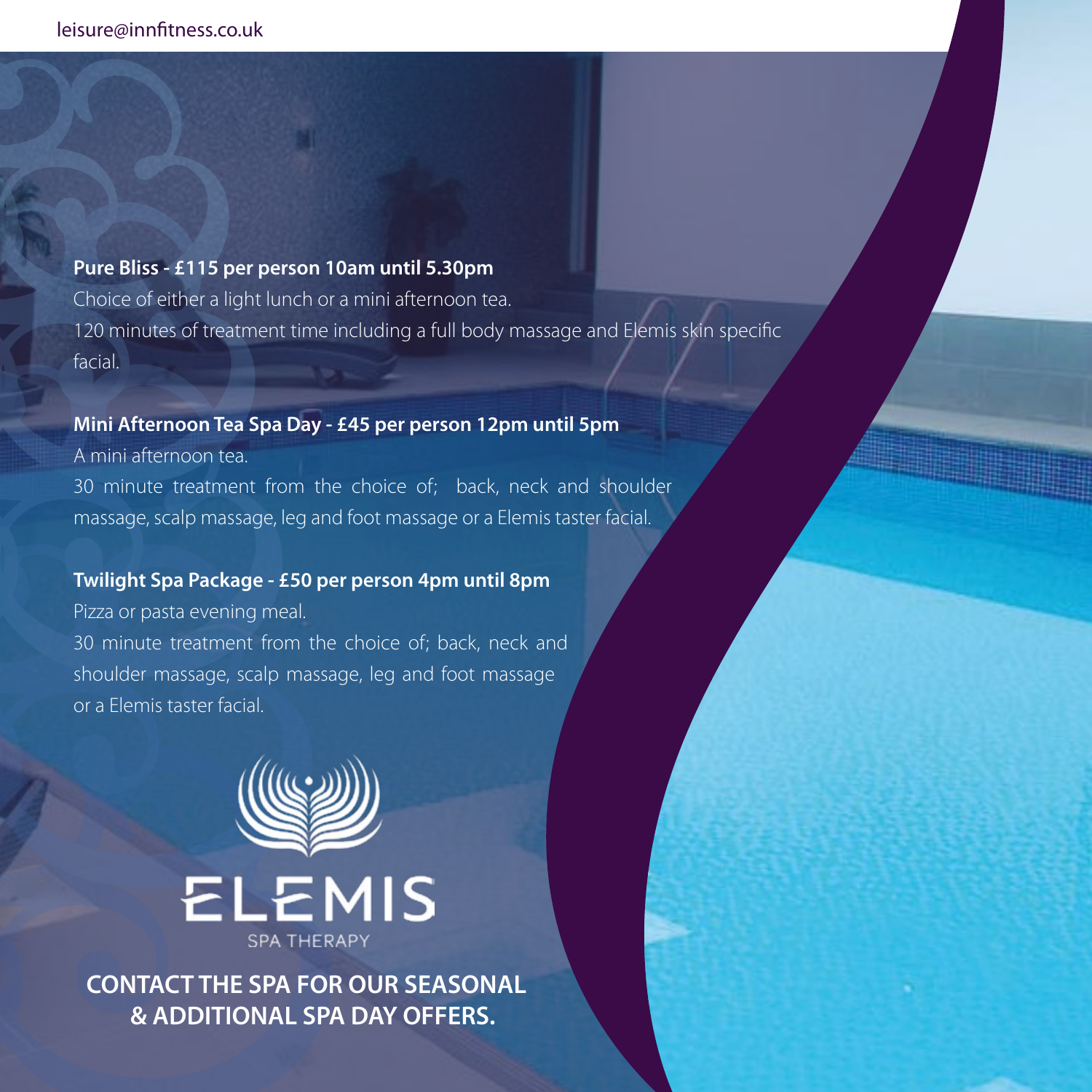# **Elemis Body Treatments**

#### **Freestyle Deep Tissue Massage - 30 minutes £35 l 60 minutes £65**

Your therapist will select a aromatic oil according to your concerns, including muscle pain, stress relief, relaxation or balance. The flowing massage works deep into the tension, encouraging optimum circulation.

#### **Deeper Than Deep Hot Stone Massage - 30 minutes £40 l 60 minutes £75**

Balinese stones bathed in Frangipani Monoi Body Oil are worked deep into the muscles, targeting areas of tension. The result is sparkling vitality with the bonus of intensely hydrated skin.

#### **Hot Mineral Body Boost - 60 minutes £70**

A powerful treatment to stimulate every cell in the body, helping alleviate muscular pain and remove toxins. This is a revolutionary, minerally-charged experience of skin conditioning, metabolic balancing and energising wellness.

## **Garden of England Rose Restore 60 minutes £70 l 90 minutes £90**

Take a walk in an English rose garden with this lavishly hydrating body massage. The unique blend of oils leave skin exquisitely moisturised, intensely supple and delicately scented.

## **Frangipani Body Nectar Nourishing Wrap 60 minutes £70**

The velvety texture of Moni Oil offers intense hydration to quench thirsty skin. You are kept cocooned in warmth whilst the mood-balancing aromatics and skin-conditioning oils perform their magic.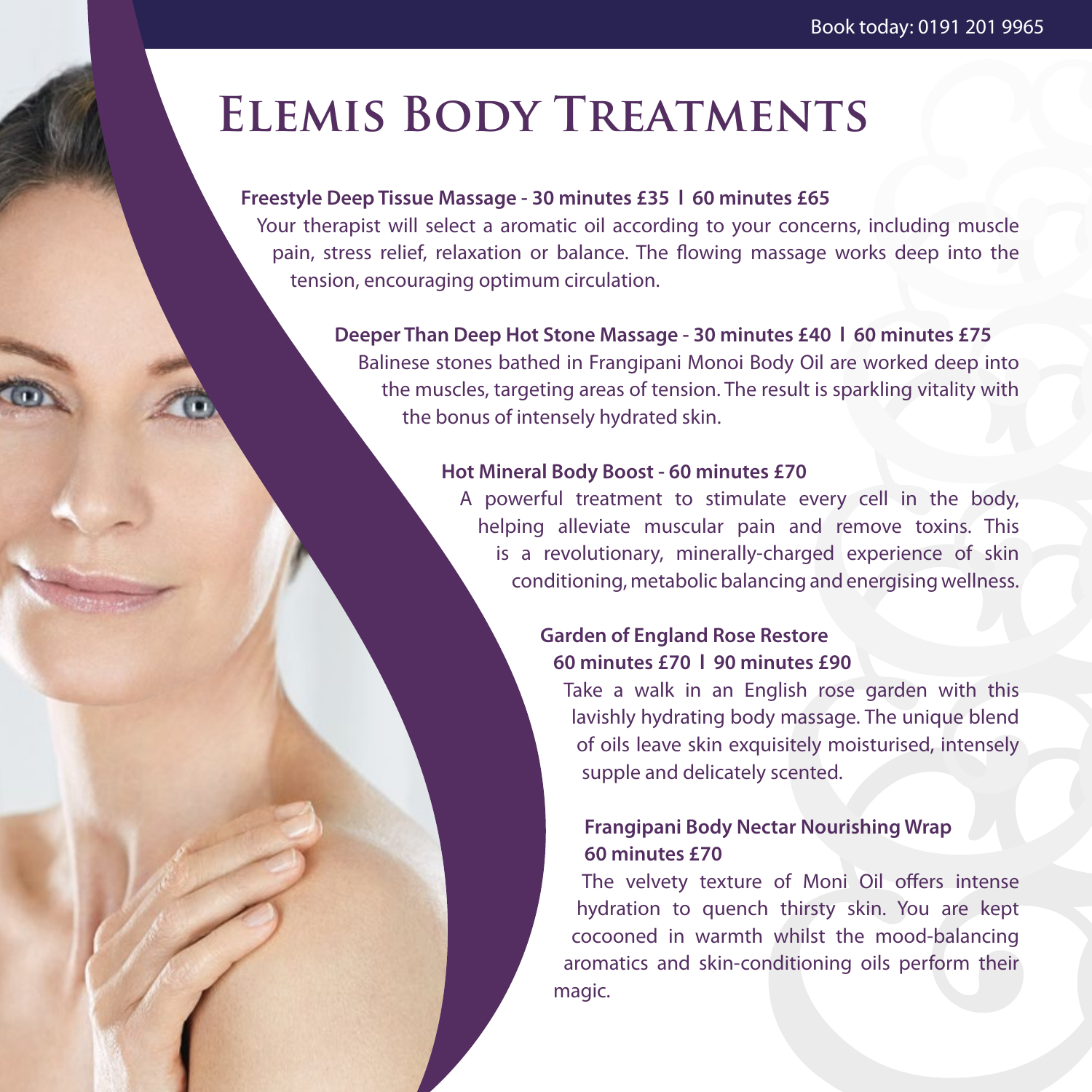**Thousand Flower Detox Wrap - 60 minutes £70** Omega-rich Green Tea seed oil is massaged into the skin followed by the thousand flower, vitamin-packed, super nutritious earth wrap encouraging the body to surrender its toxins. A nourishing Green Tea balm, rich in minerals, proteins and Omegas - the super-foods of the skin - is the final touch, leaving you feeling completely reinvigorated and the body firing on all cylinders.

### **Intensely Cleansing Salt Scrub - Frangipani 30 minutes £40**

An exotic exfoliation ritual to nourish and cocoon the body in moisture, while buffing the skin to reveal a radiant, renewed glow and harmonized mind. Warmed oil is dripped sparingly over the body, Exotic Lime and Ginger Salt Glow cleanses and Polishes the Skin.

### **Intensely Cleansing Salt Scrub - Lime and Ginger - 30 minutes £40**

An exotic exfoliation ritual to invigorate and bring vitality to the body. Warm oils is dripped sparingly over the body, Exotic Frangipani Salt Scrub cleanses and polishes the Skin.

#### **Peaceful Pregnancy Massage - 30 minutes £40 l 75 minutes £80**

This intuitive, restorative and relaxing massage for mothers-to-be deeply hydrates skin that is expanding to accommodate a growing baby. Aromatics are specifically selected for optimum wellness and deep calm.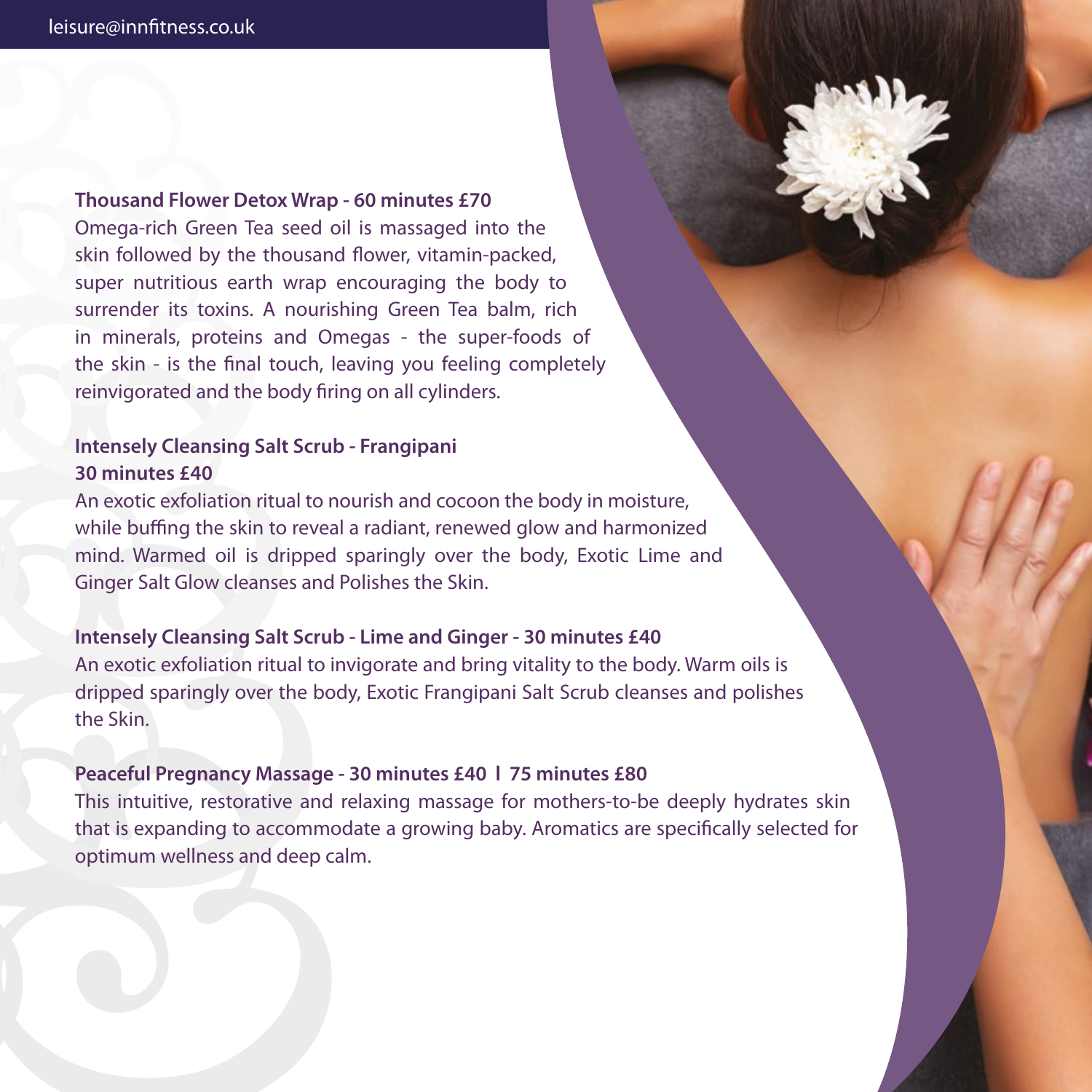# **Elemis Pro-Glow Facials**

# **Pro-Glow Renewal Facial 30minutes £39 l 50 minutes £59 For a healthy, gorgeous glow.**

Elemis signature deep cleansing skin wellness facial harness the goodness of Pre-biotics and antioxidants to deliver a healthy looking lit from within glow. After just one treatment, skin looks visibly refreshed and rebalanced.

# **Pro-Glow Smooth – 30 minutes £39 l 50 minutes £59 The ultimate HIIT workout for your skin.**

This powerful anti-ageing facial smooths the look of fine lines and wrinkles, fills out expression lines and plumps skin with optimal hydration to reveal a youthful appearance. Skin will appear more vibrant, with improved feeling of firmness and elasticity.

# **Pro-Glow Resurface – 30 minutes £39 l 50 minutes £59 Reveal stunningly smooth skin**.

Transform the skin's texture whilst minimising the look of uneven skin tone, enlarged pores and congestion for a renewed, stunningly smooth complexion.

Dull, uneven, tired-looking skin will appear instantly renewed and stunningly smooth and clear.

# **Pro-Glow Brilliance – 30 minutes £39 l 50 minutes £59 Reveal stunningly smooth skin**

Awaken dull, lacklustre looking skin with this radiance boosting facial for a visibly brighter, glowing complexion. Immediately revealing a super-healthy complexion, you'll look and feel more radiant, relaxed and glowing.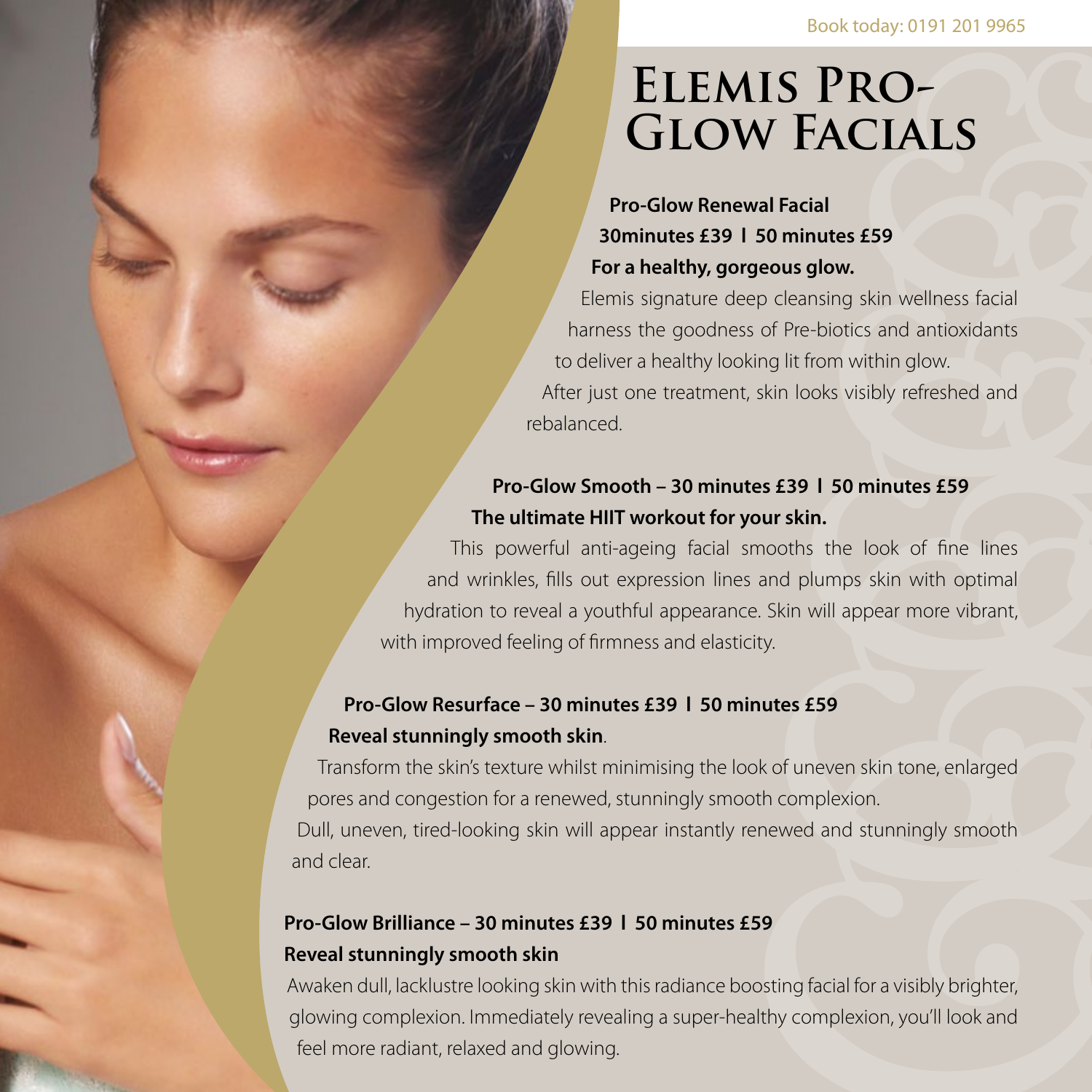# **Time for men**

Enjoy a whole range of treatments, specifically designed to suit men.

## **High Performance Skin Energiser for Men 30 minutes £39 | 60 minutes £59**

The hard-working facial for ageing, dehydrated skin and tired eyes. It maximises cell regeneration, and decongests the skin. Multi-dynamic facial massage sequences boost circulation, whilst scalp and foot massages deeply relax.

# **Men's Muscle Easing Back, Neck & Shoulder Therapy Massage - 30 minutes £35**

This highly targeted treatment focuses on releasing tension in the back and shoulders. Intensely destressing this powerful massage helps to break down and disperse all aches and pains caused by tight muscle.

## **Men's Muscle Easing Therapy Massage - 60 minutes £65**

This intense therapeutic massage help to deep stress tense muscles around the whole body. Using a potent ELEMIS oil, this massage can be tailored to suit the needs of each concern. This massage encourages relaxation, relieves stress, improves circulation and relaxes muscles. It is also good for relieving tension headaches, improving flexibility and can help to strengthen the immune system.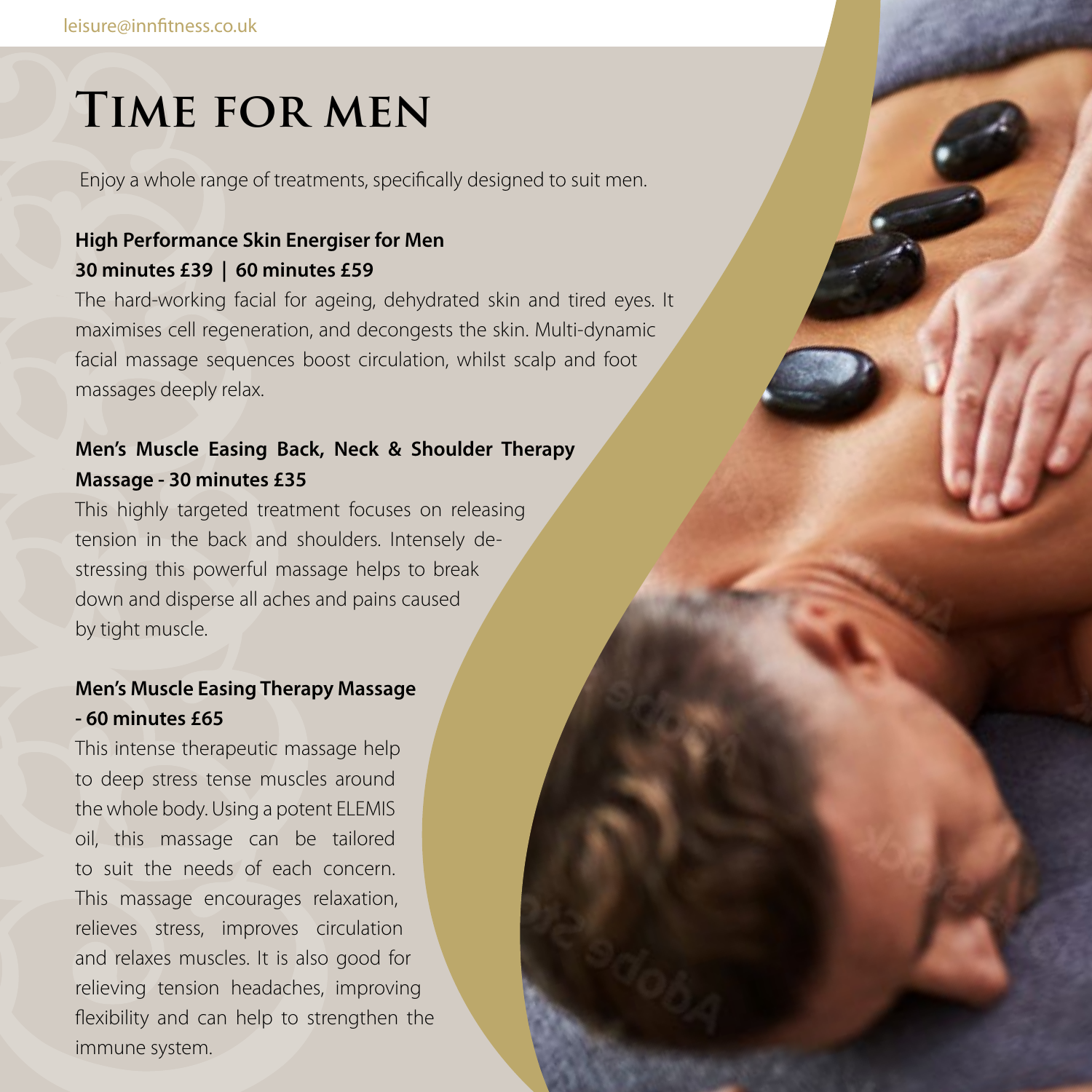

# **HD Brow & Nail Bar**

Everyday essentials to make you look and feel great.

## **OPI Manicure – 45 minutes £30 l 60 minutes £35**

Nails are analysed and treated for their specific type. Jessica's prescriptive manicure including an exfoliation, massage and cuticle care. Nails are beautifully shaped and treated with a prescriptive basecoat before finishing with a perfect polish.

#### **OPI Pedicure – 45 minutes £30 l 60 minutes £35**

This luxury treatment includes hard skin removal, a foot and leg massage with deep conditioning creams leaving your skin softer and smoother. Your cuticles will be groomed and your toenails will be beautiful shaped and perfectly polished.

# $O \cdot P \cdot I$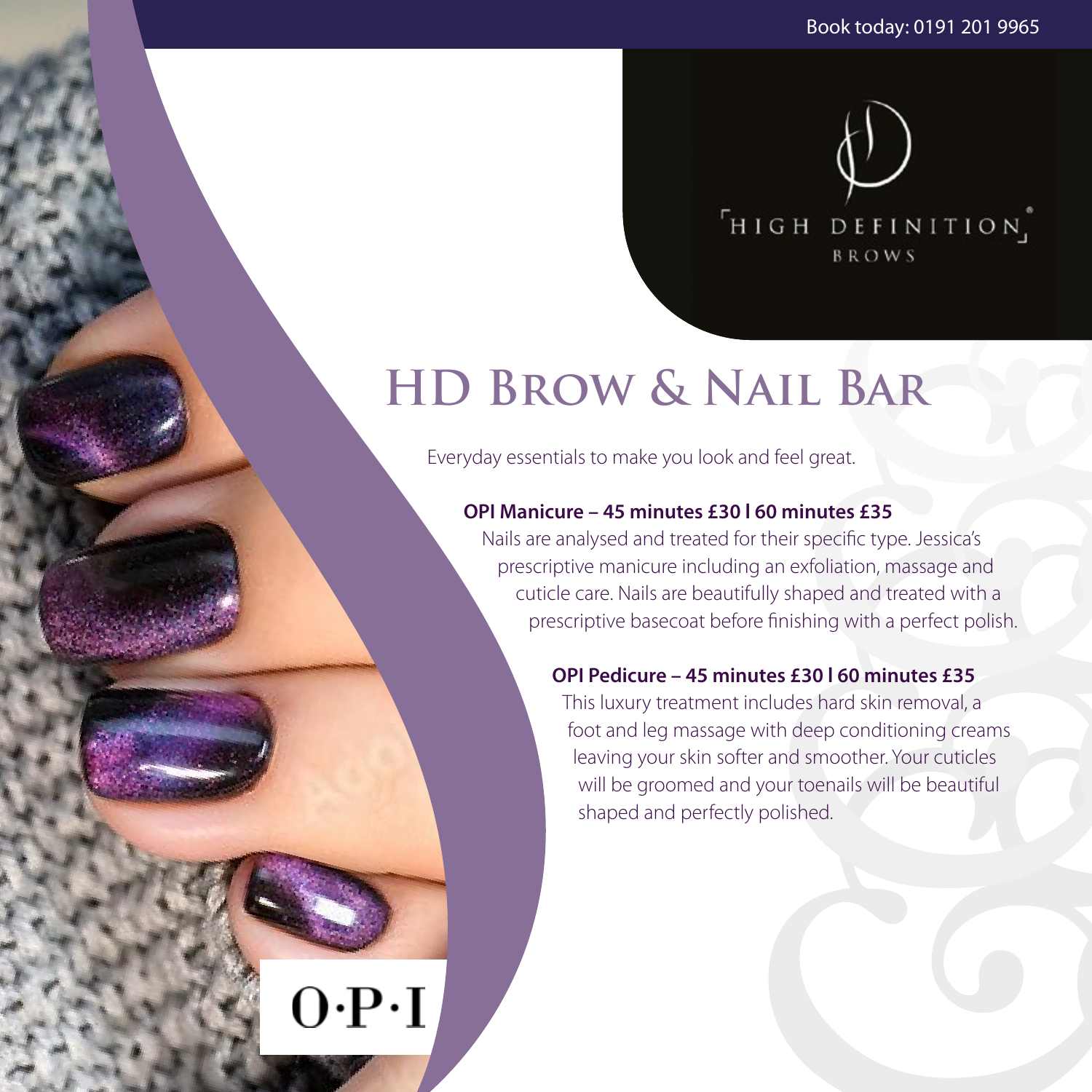Halo Gel Polish - 35 minutes **£26** Gel Removal - 20 minutes  $f10$ Gel Upgrade to any Manicure or Pedicure £15 OPI Shape & Polish **Election** E15 Inn Spa French Shape & Polish **E20** 

### **HD Brows - £29**

(patch test required 48 hours prior to treatment) HD Brows is a bespoke eyebrow treatment that is completely personalised to you. So much more than a standard eyebrow wax and tint; our custom-blended colour, precise hair removal, unique design formula and make up application creates brows that complement you and your style.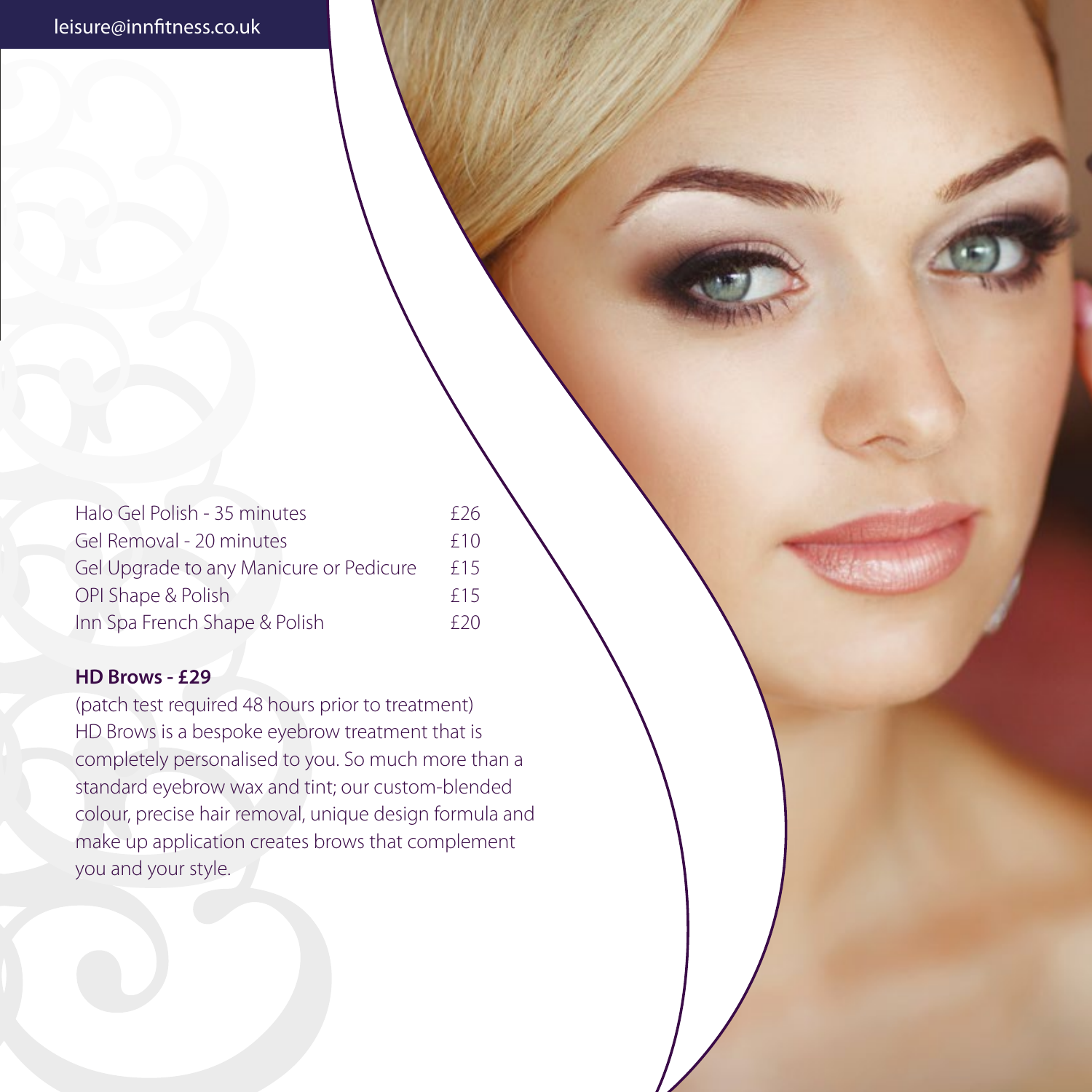### Book today: 0191 201 9965

# **Finishing Touches**

Whether it is a special occasion or your regular treat, our team of therapists will ensure you are always looking your best.

> $\mathsf{thin}$   $\mathsf{f6}$  $\ln$   $\frac{1}{10}$

 $Back$   $f35$ 

 $f20$  $f20$ 

## **Beautiful Eyes**

A patch test is required at least 24 hours prior to any of our beautiful eyes treatments.

| Eyebrow Tint           | £10  |
|------------------------|------|
| Eyelash Tint           | f 15 |
| Eyebrow & Eyelash Tint | £20  |
| Party Lashes           | f 15 |

### **Hot Waxing**

More effective than traditional waxing and much less painful

| Full Leg Wax        | £30 | Eyebrow      | f8 |
|---------------------|-----|--------------|----|
| Half Leg Wax        | £20 | Lip or Chin  | £6 |
| Standard Bikini Wax | f12 | Lip & Chin   | £1 |
| Full Leg & Bikini   | £36 | Chest        | £2 |
| Underarm Wax        | f12 | <b>Back</b>  | £2 |
| Forearm             | £15 | Chest & Back | £3 |

# **Semi Permanent Lashes - £35** Maintenance - £15 (Patch test required 24 hours prior to treatment)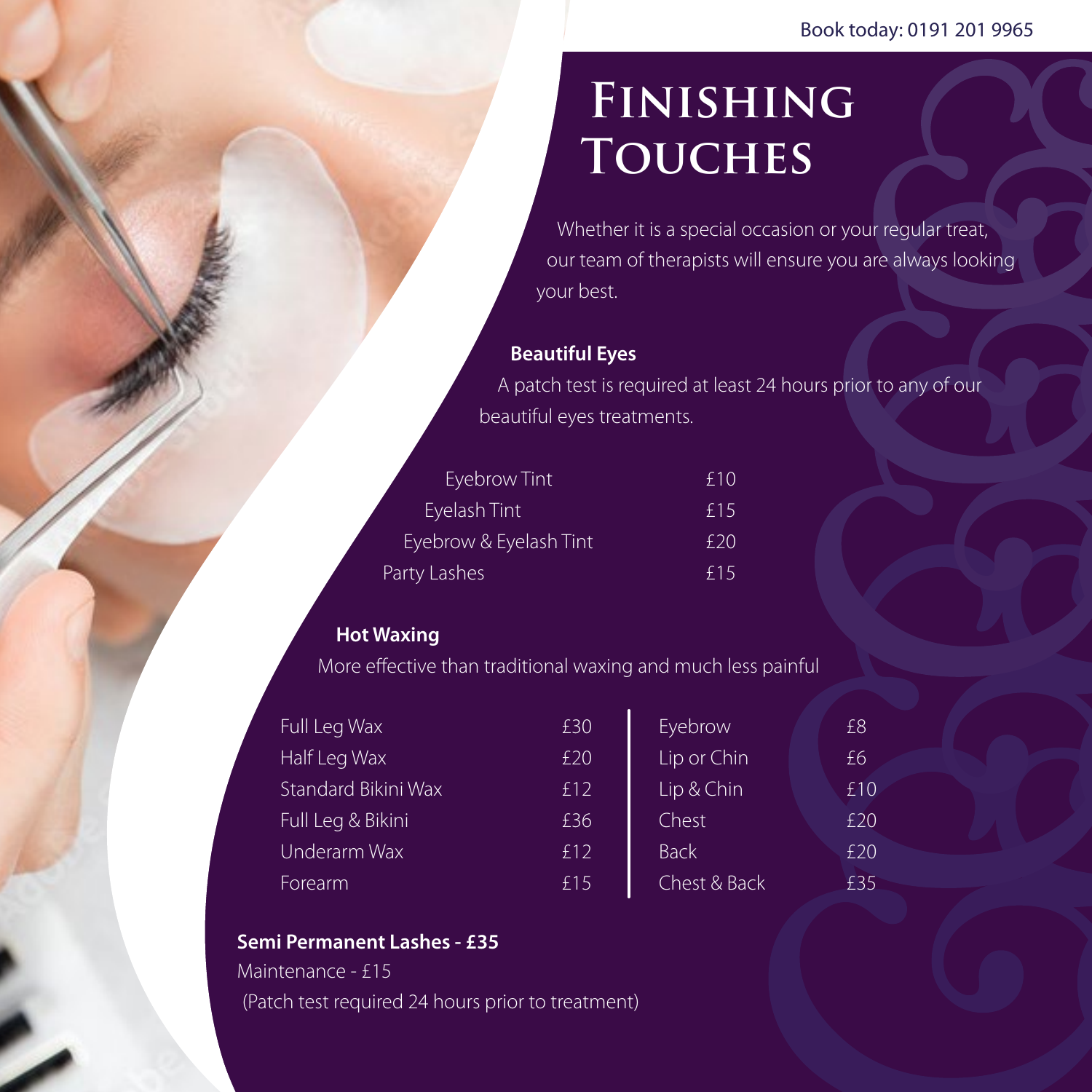# **Membership & Day Passes**

Our memberships are available from only £40 per month, giving you use of our extensive facilities, including a 15 metre indoor heated swimming pool, spa pool, steam room and sauna and fully equipped Cybex fitness suite. Day pass available for £10 per adult and £5 per child.

Cr. Of Journer

Voucher

# **Gift Vouchers**

Looking for the ideal gift? Why not purchase one of our gift vouchers for a treatment featured in this brochure? Ask a member of the team for more details or call the spa direct on 0191 201 9965.